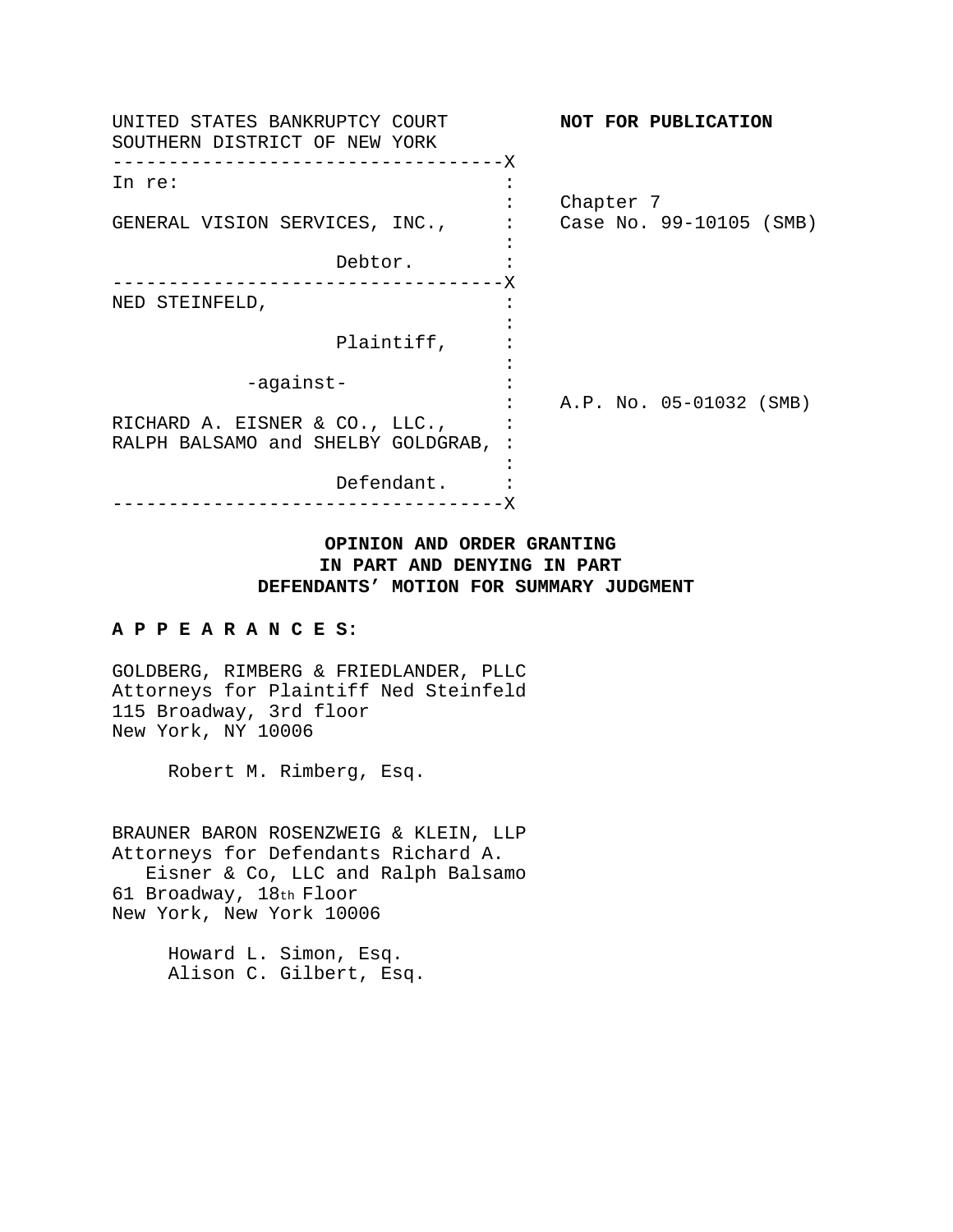MELITO & ADOLFSEN PC Attorneys for Defendant Shelby Goldgrab 233 Broadway New York, NY 10279

John H. Somoza, Esq.

# **STUART M. BERNSTEIN Chief United States Bankruptcy Judge**

The plaintiff, Ned Steinfeld, commenced this adversary proceeding against the actual or putative members of a courtappointed management committee charging them with breach of fiduciary duty and conversion. The defendants moved to dismiss on the ground, inter alia, that some or all of the claims were barred by the statute of limitations. Having converted the motion to one for summary judgment, the Court concludes that any claims accruing prior to July 2, 2000, are time-barred.

#### **BACKGROUND**

Steinfeld is an optometrist. The debtor, General Vision Services, Inc. ("GVS"), ran a chain of optical stores that provided optometry services and sold eyewear. Pursuant to a Joint Venture Agreement, dated August 28, 1995, as modified by the First Amendment To Joint Venture Agreement, dated March 1, 1998 (collectively, the "Agreement"), Steinfeld and GVS agreed to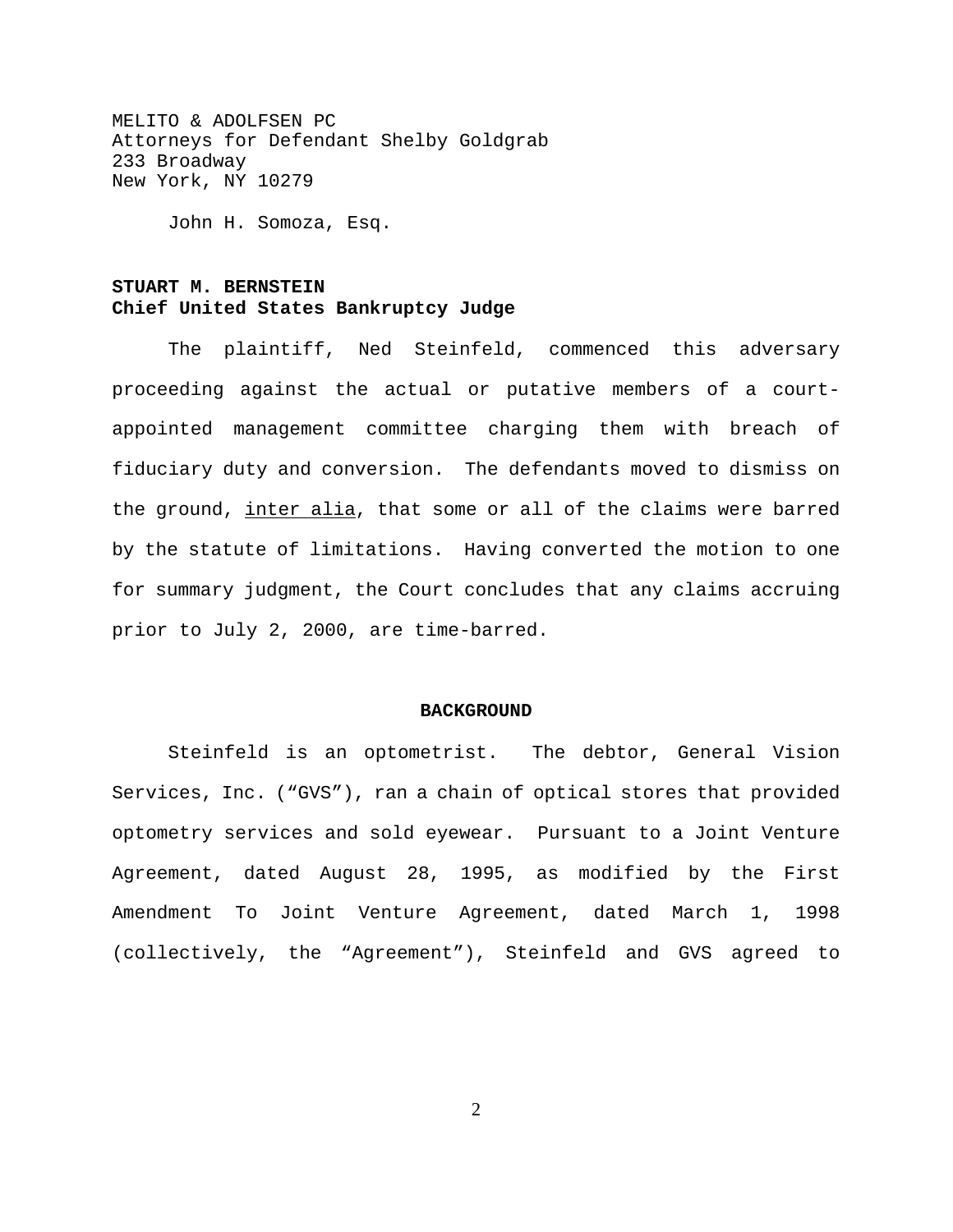operate two existing GVS stores located in the Bronx.<sup>1</sup>

The Agreement, which was governed by New York law, (Agreement, at ¶ 16), contained the following material terms relating to Steinfeld's property interests and rights to payment:

- 1. The joint venture owned and operated the stores, and each joint venturer owned an undivided one-half interest in the joint venture and its property, including all of the tangible and intangible property located at the two stores. (Agreement, at ¶ 1.)
- 2. GVS was obligated to pay Steinfeld compensation for his services in the form of a per diem and a weekly consulting fee, six weeks paid vacation annually, and other benefits, including the use of a car, insurance, a corporate credit card and reimbursement for his travel and entertainment expenses.  $(\underline{Id.}, \underline{at \P 3.})$
- 3. GVS was obligated to pay one-half of the monthly profits to each of the joint venturers by the 25<sup>th</sup> day of the following month.  $(\underline{Id.}, at \in \{4.})$

#### **A. The Management Order**

Involuntary chapter 11 petitions were filed against GVS and co-debtor Action Industries on April 16, 1999. Thereafter, the petitioning creditors moved for the appointment of an interim trustee. The petitioners' motion and the involuntary petitions were resolved through a stipulation and order dated September 9,

<sup>&</sup>lt;sup>1</sup> A copy of the Agreement is annexed to the Declaration [of Robert L. Rimberg] in Opposition to Motion to Dismiss, dated Mar. 16, 2005 ("Rimberg Declaration") (ECF Doc. # 11) as Exhibit A. All references are to the original 1995 agreement.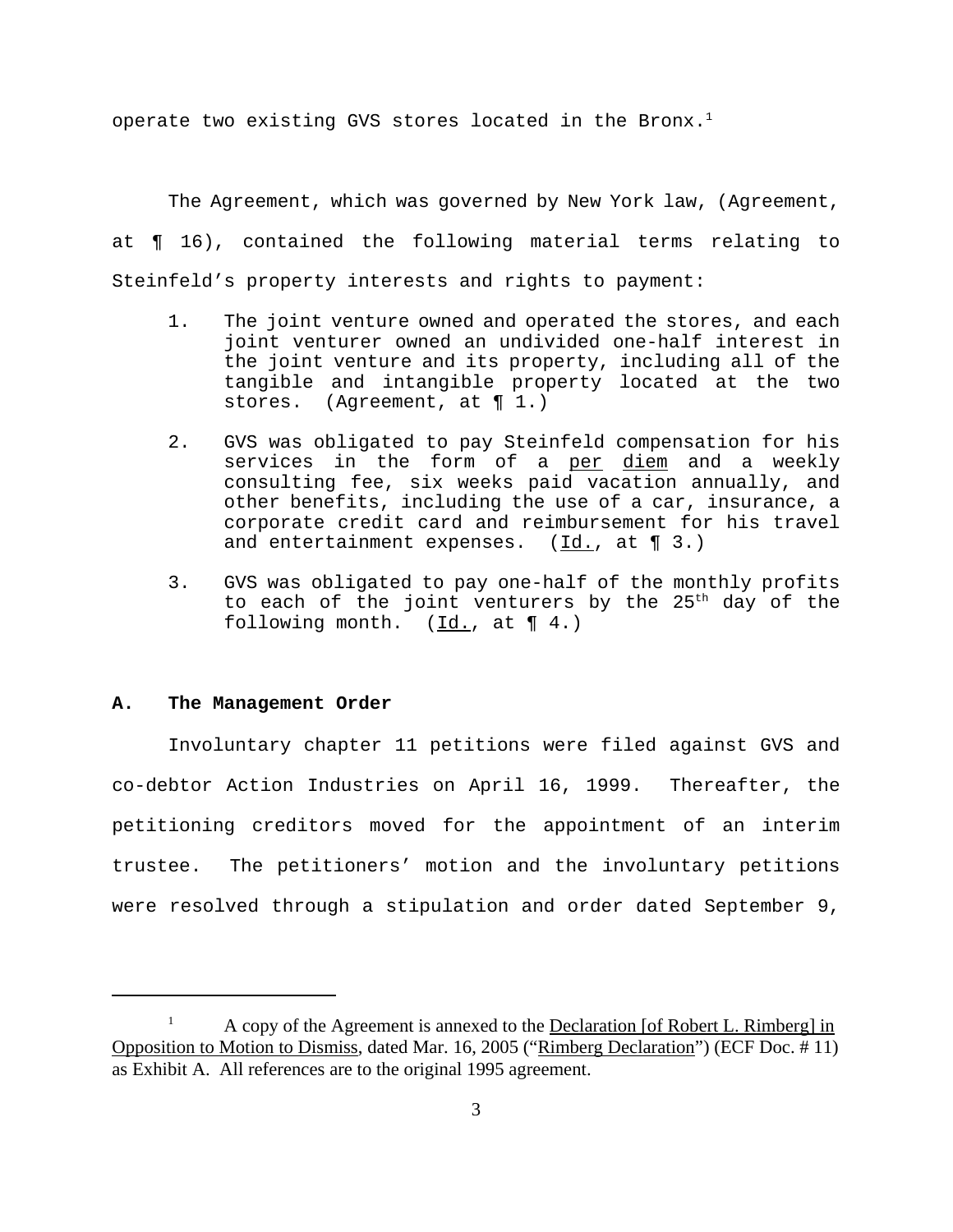1999 (the "Management Order"). $^2$ 

The Management Order contained three important components. First, the debtors consented to orders for relief under chapter 11. Second, the parties agreed to a management structure. Jim Jedrlinic would continue as debtors' chief executive officer and manage GVS' day-to-day operations, but a Management Committee consisting of Jedrlinic, Ralph Balsamo<sup>3</sup> and Shaul Kopelowitz would manage and review the debtors' operations until plans were confirmed and became effective, or until further order of the Court. Jedrlinic was required to consult with the other two members on a regular basis, but no less than twice each week. A majority vote of the members of the Management Committee was required before any business decisions or transactions outside of the ordinary course of business could be effectuated.

Third, the Management Order established several safeguards over financial matters. Balsamo was authorized to review all receipts and disbursements until further order of the Court, and to review the current operations of GVS, including its business plans, systems, budgets and cash flow. All checks, wire transfers and

<sup>&</sup>lt;sup>2</sup> A copy of the Management Order is annexed to the Rimberg Declaration as Exhibit B.

 $3$  Balsamo was a partner in or member of the defendant Richard A. Eisner  $\&$ Company, LLC ("Eisner"), an accounting firm.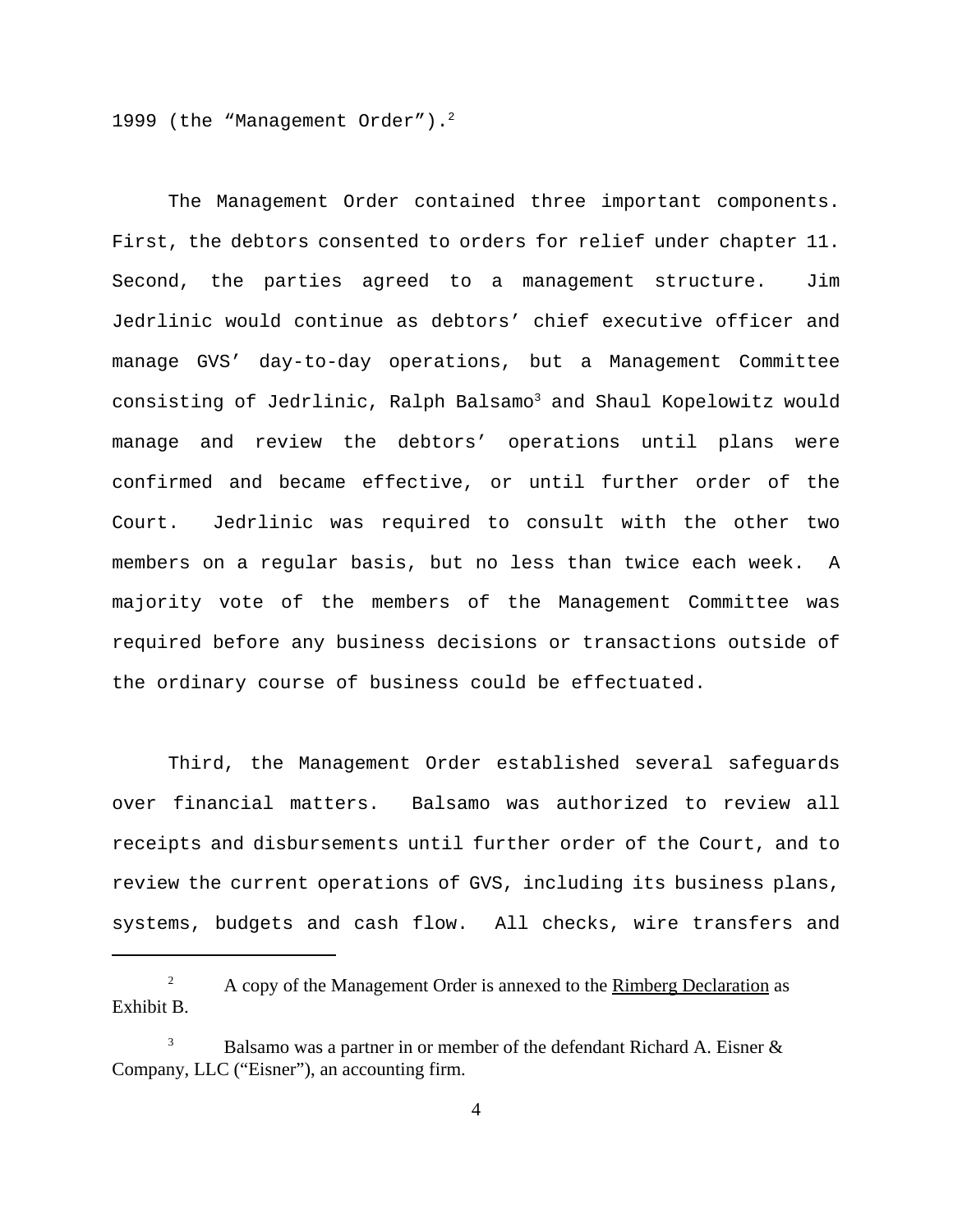cash payments in excess of \$500 had to be submitted to Balsamo and the Reliance Savings Bank ("Reliance"). No payments could be made unless first approved by Balsamo and Reliance. If Balsamo disapproved a payment, the Management Order established a procedure for overriding his veto.

The parties anticipated that Kopelowitz might decline to serve on the Management Committee. The Management Order provided that if he resigned, Shelby Goldgrab would replace him. Kopelowitz resigned that very day, and Goldgrab took his place.

## **B. The Disputes Between Steinfeld and GVS**

Steinfeld and GVS continually fought over the compensation and profits payable to Steinfeld under the Agreement. In January 2000, Steinfeld moved to compel the payment of his compensation as an administrative claim, and to recover his share of the joint venture profits (the "Steinfeld Motion"). He argued, inter alia, that the profits were not property of the estate, and had been converted by GVS. (See Affidavit of Howard L. Simon in Support of the Motion of Defendants Richard A. Eisner & Co. and Ralph Balsamo to Dismiss Complaint in Adversary Proceeding, sworn to Feb. 10, 2005("Simon Affidavit"), Ex. F.) (ECF Doc # 4.) Steinfeld asked the Court to prohibit GVS from using Steinfeld's cash collateral and to compel GVS to account for and segregate the property of the joint venture.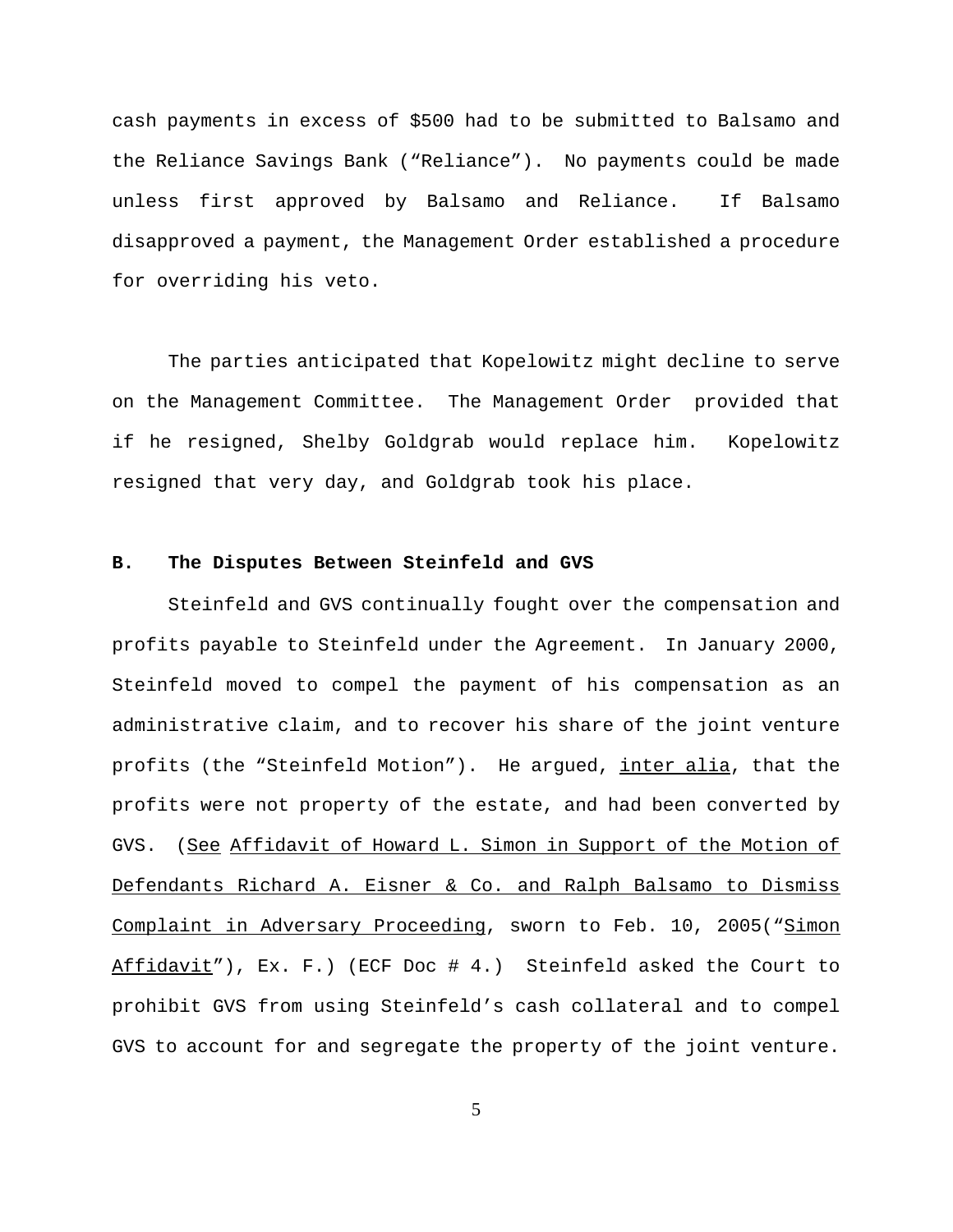$(\underline{Id.}, \underline{at.}]$ 

The Steinfeld Motion drew strong opposition from GVS and the Official Committee of Unsecured Creditors (the "Committee"). (See Supplemental Affidavit of Howard L. Simon In Support of Defendants' Motions for Summary Judgment, sworn to May 26, 2005 ("Simon Supplemental Affidavit"), Ex. C)(ECF Doc. # 15.) The part of the Steinfeld Motion relating to the payment of his compensation was resolved by an order, dated Feb. 16, 2000. (See Rimberg Declaration, Ex. D.) The order directed GVS to pay Steinfeld \$31,134.75, the accrued post-petition compensation due under Section 3 of the Agreement, and to continue to pay the joint venture compensation on a going-forward basis.

The part relating to the joint venture profits was resolved by a Stipulation and Order, dated Apr. 11, 2000 (the "April Order"). (See Simon Supplemental Affidavit, Ex. E.) The April Order included the following provisions:

- 1. Effective with the period beginning March 1, 2000, GVS would pay Steinfeld his one-half share of the joint venture profits pursuant to the terms of the Agreement. (April Order, at ¶ 1.)
- 2. The April Order superseded the Court's prior direction compelling GVS to segregate the Joint Venture profits as cash collateral. (Id., at ¶ 6.)
- 3. The April Order was "without prejudice to the parties' respective positions on all other aspects of Steinfeld's Motion and any other action, proceeding, claim, defense,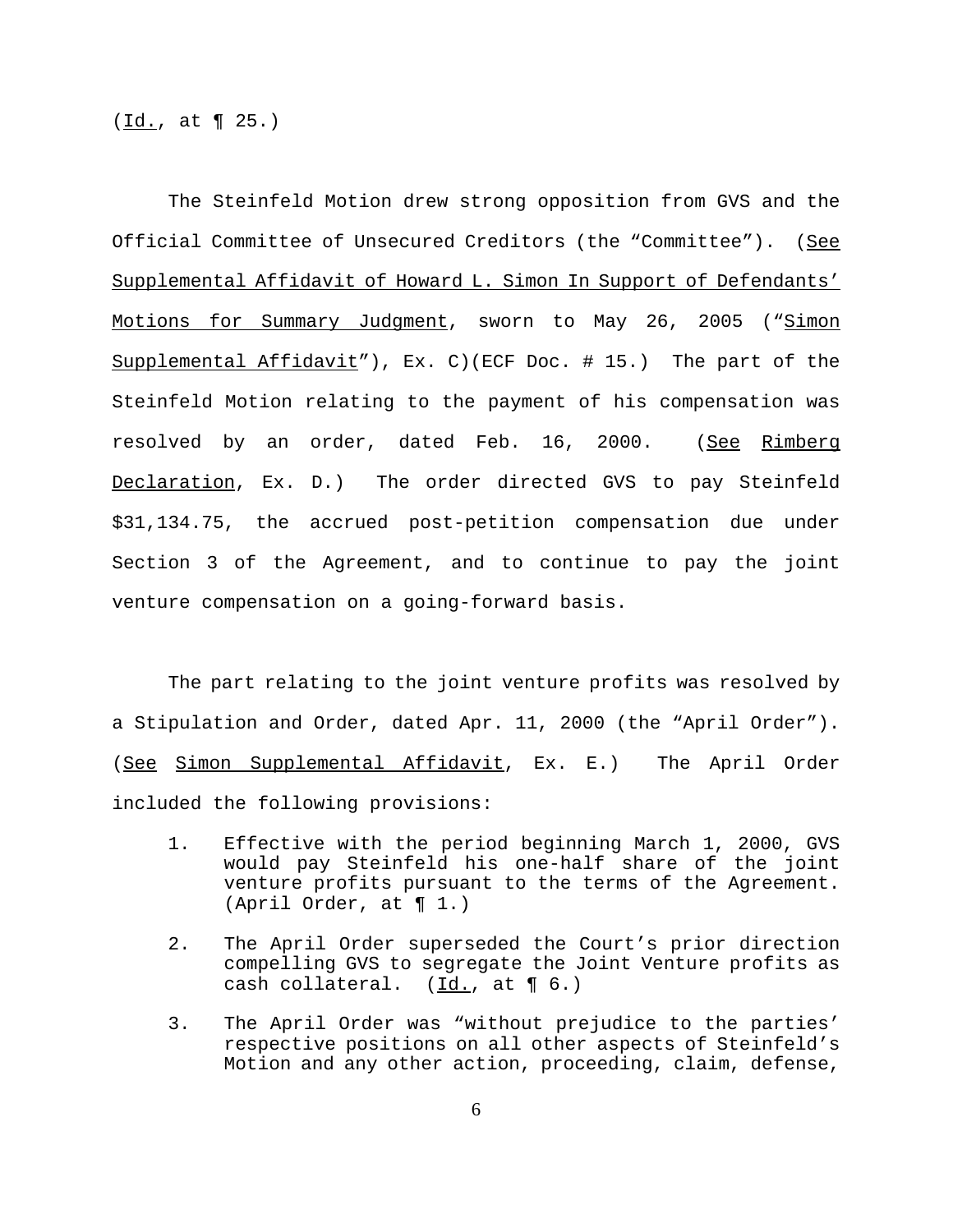contested matter or dispute between them."  $(\underline{Id.},)$  at  $\P$ 5.)

During the latter part of 2000, GVS sold all of its assets to a third party. By order dated March 13, 2001, the Court converted the GVS case to one under chapter 7. (Rimberg Declaration, Ex. K.)

### **C. The Parties' Litigations**

Steinfeld commenced a state court action against these same three defendants on July 2, 2003. He charged that the defendants improperly withheld approximately \$500,000 in joint venture profits that were owed to Steinfeld under the Agreement. He sought \$1 million in damages under theories of conversion, breach of fiduciary duty and negligence. (See Affirmation [of John H. Somoza] in Support [of Motion to Dismiss], dated Feb. 10, 2005 ("Somoza Afffirmation"), Ex. G, passim) (ECF Doc. # 7.) By order filed July 15, 2004, the state court granted the defendants' motions to dismiss the complaint for lack of subject matter jurisdiction. (See Simon Affidavit, Ex. B.)

Steinfeld commenced this adversary proceeding on January 12, 2005, or within six months of the filing of the earlier dismissal order. The Complaint purported to assert three causes of action. The first charged that the defendants owed fiduciary duties to Steinfeld and GVS, and breached those duties (and were also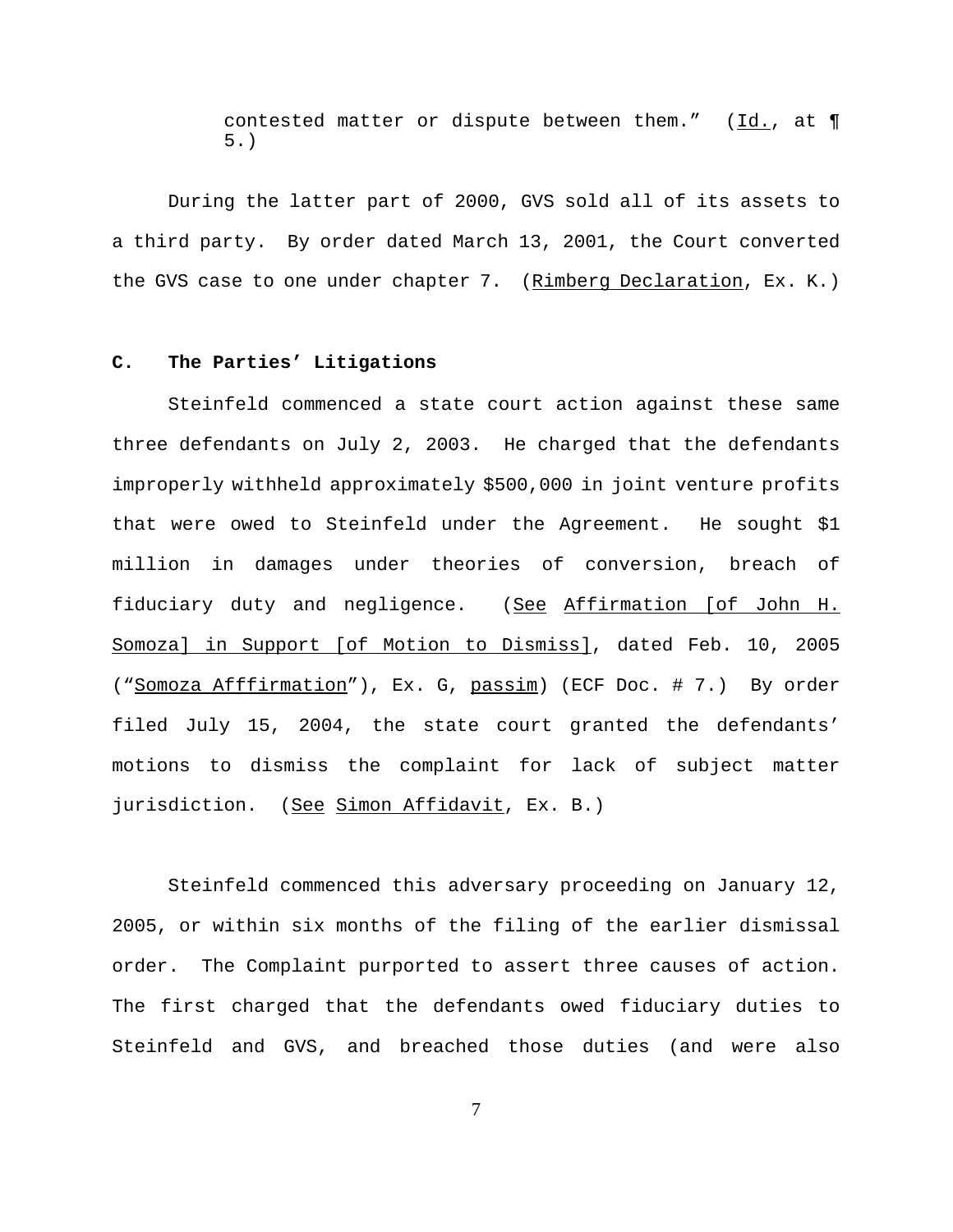negligent) by failing to pay Steinfeld and by failing to monitor the GVS board. (Complaint, at ¶¶ 63-71.) The second asserted that the defendants, negligently and in breach of their fiduciary duties to Steinfeld, allowed GVS to convert and withhold the sums owed to Steinfeld. (Id., at ¶¶ 73-83.) The third alleged that the defendants converted money due to Steinfeld under the Agreement.  $(\underline{Id.}$ , at  $\P\P$  85-89.)

The defendants moved to dismiss on the ground that most if not all of the claims were time-barred.The parties agreed that pursuant to N.Y.C.P.L.R. 205(a), the statutes of limitations applicable to Steinfeld's claims stopped running on July 2, 2000, the date he commenced the state court action. According to the defendants, a three-year statute of limitations governed all of the claims, see id., § 214, and any claims that accrued more than three years before July 2, 2003 were barred.<sup>4</sup>

At the initial hearing, the Court informed the parties that

<sup>&</sup>lt;sup>4</sup> In general, Steinfeld agreed that the three year statute of limitations governed his claims. However, in a footnote tucked away at the end of his opposition memorandum, he argued that the complaint also pleaded a claim for breach of constructive trust which was subject to a six year statute of limitations. (Memorandum of Law in Opposition to Motions to Dismiss Adversary Proceeding, dated Mar. 16, 2005, at 7-8 n.6) (ECF Doc. # 11.) Eisner and Balsamo aptly described this argument as a "throw away," and I agree with their analysis that the complaint failed to allege the elements of a constructive trust claim. (See Reply Memorandum of Law in Further Support of Motion of Defendants Eisner and Balsamo to Dismiss the Amended Complaint, dated Apr. 4, 2005, at 1 n.2) (ECF Doc. # 10.)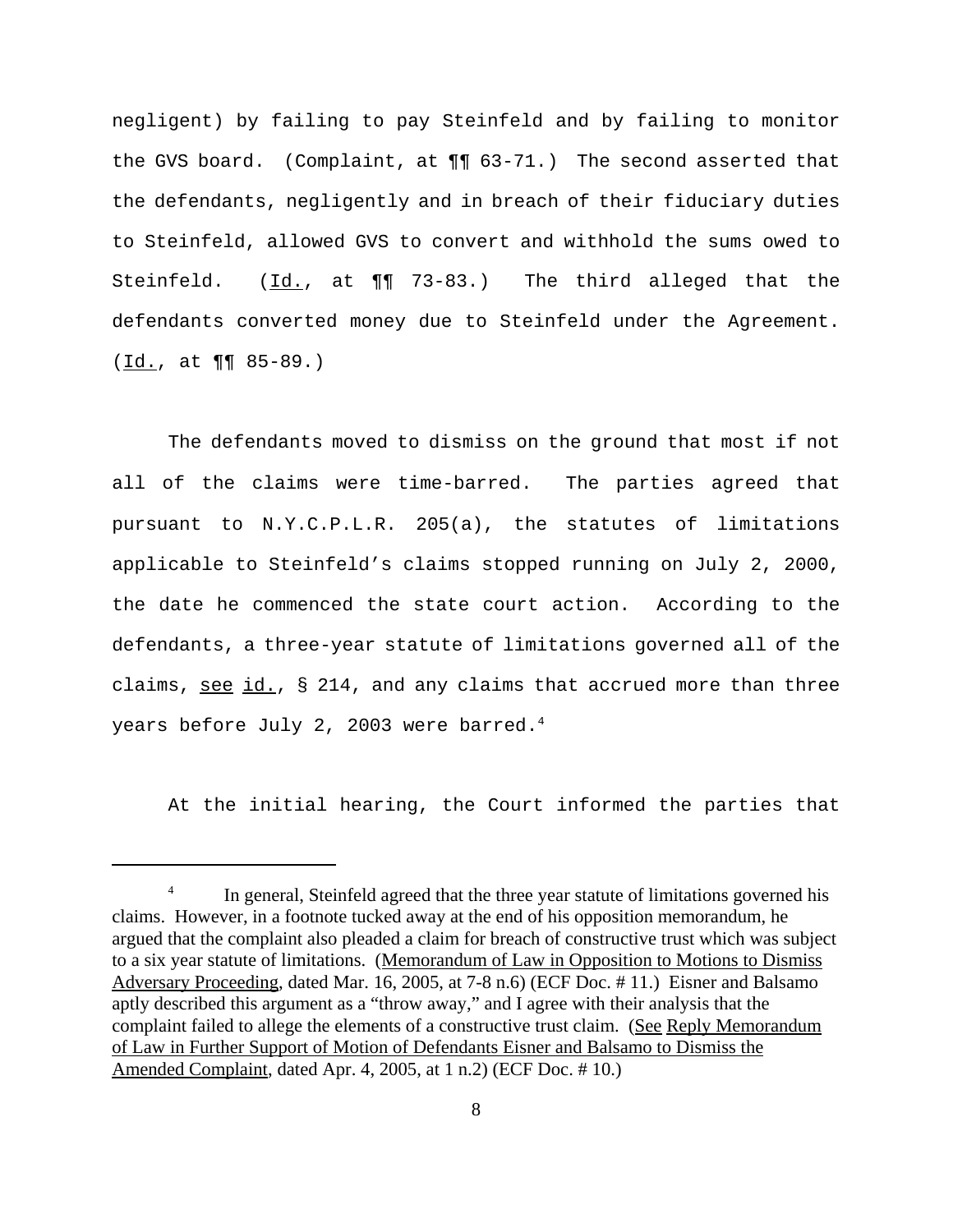since they had introduced material outside of the four corners of the complaint, the motion would be treated as one for summary judgment. The Court also expressed skepticism regarding the breach of fiduciary duty claim, and asked the plaintiff to brief the basis of the defendants' fiduciary duties to Steinfeld (as opposed to the estate or the creditor body as a whole).

Steinfeld failed to provide legal support for his fiduciary duty claim, and basically withdrew it at the next hearing when he clarified his theory. The essence of his claim is that the defendants (or GVS) converted his joint venture profits as trustees for his benefit, and either personally converted or allowed GVS to convert those sums, or refused to pay them to Steinfeld. (Transcript of hearing, held Aug. 2, 2005 ("Tr."), at 19)(ECF Doc. # 25.) Steinfeld also argued that his claims were not time-barred based on various tolling doctrines discussed below.

#### **DISCUSSION**

### **A. Eisner's and Goldgrab's Separate Defenses**

Eisner and Goldgrab made additional arguments to dismiss the complaint, and these are addressed first. Eisner argued that all of the claims asserted against it in the complaint should be dismissed because it never served on the Management Committee. The Management Order does not refer to Eisner; instead, it appoints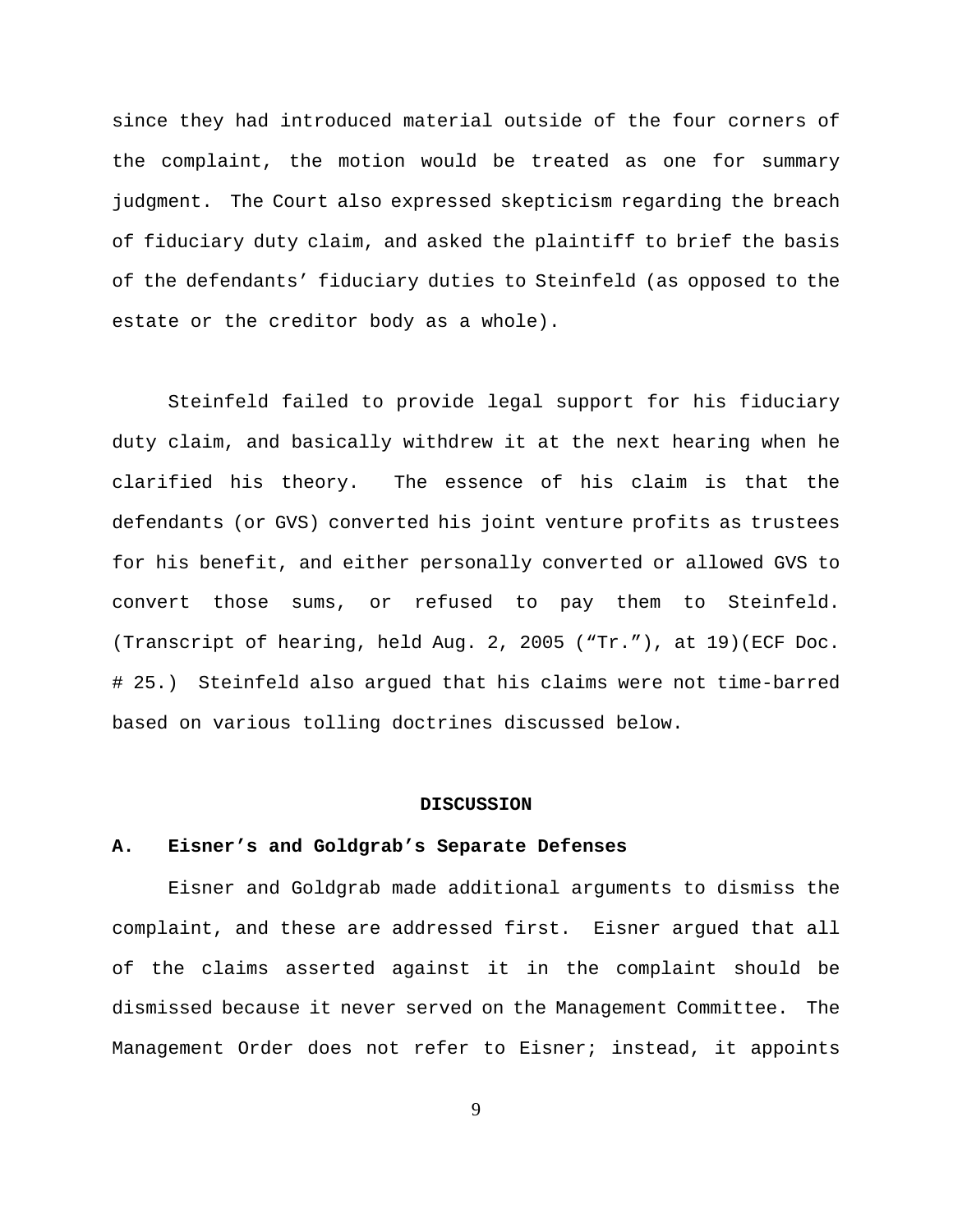Balsamo to serve on the Management Committee.

Although the Management Order does not mention Eisner, there is evidence that the parties nevertheless intended Eisner to be the member of the Management Committee, and Balsamo to act as Eisner's representative on it. First, GVS (and Action) understood that the proposed Management Order was intended to retain Eisner, "including Mr. Balsamo of that firm to serve as a member of the Management Committee" (See Declaration [of Ned Steinfeld] In Opposition to Motion to Dismiss, dated June 30, 2005, Ex. M., at ¶ 12)(ECF Doc. # 19.) Second, Eisner submitted an affidavit in support of its retention as a member of the Management Committee. (See Rimberg Declaration, Ex. F.) Consequently, this aspect of Eisner's motion for summary judgment is denied without prejudice.

Goldgrab contended that he resigned from the Management Committee in January 2000, (see Somoza Affirmation, Ex. C), and hence, cannot be liable for the acts that occurred after that date. As noted, the Management Order did not originally appoint Goldgrab. Instead, it appointed Kopelwitz with the proviso that if he was unable to serve, "the parties shall jointly apply to the Bankruptcy Court for the retention . . . of Goldgrab to replace Mr. Kopelowitz." (Management Order, at 2.)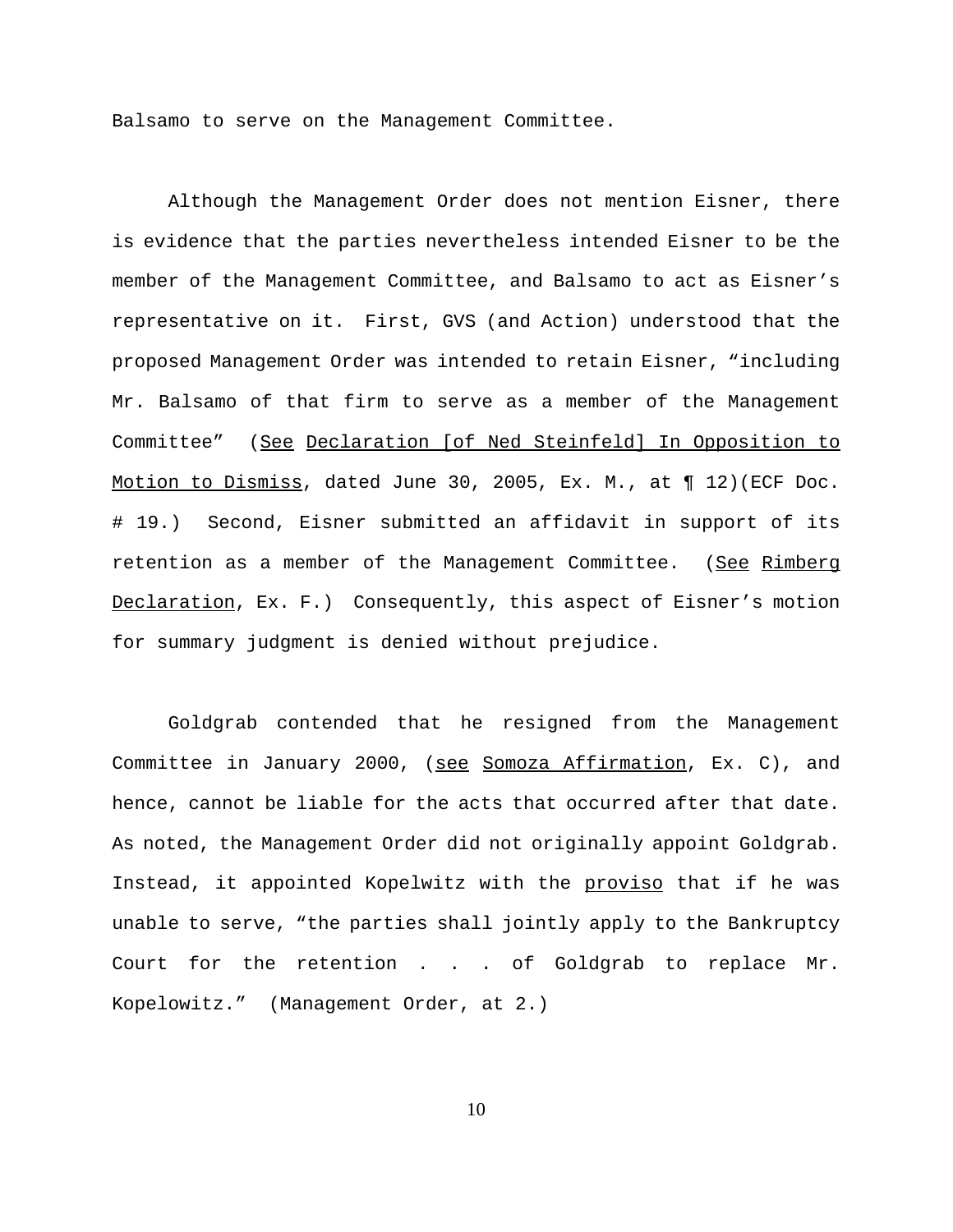Kopelwitz resigned immediately, but the Court's electronic docket does not reflect an application to retain Goldgrab, or an order approving his retention.<sup>5</sup> Nevertheless, all parties, including Goldgrab, agree that Goldgrab became a member of the Management Committee in lieu of Kopelowitz. The parties' failure to adhere to the requirement for retention in the Management Order should not serve to shield Goldgrab who concedes that he assumed the duties as a member.

The members of the Management Committee were not free simply to quit. The Management Order stated that the members of the Management Committee would manage and review GVS's operations until a plan was confirmed and became effective, or upon further order of the Court. (Id.) Like an attorney, Goldgrab required a court order (or plan confirmation and effectiveness) to relieve him of the duty to manage and review GVS's operations.

This restriction made sense. The outside members were installed, in part, to resolve a motion to appoint a chapter 11 trustee. If the outside Management Committee members could resign without a Court order, they could unilaterally eviscerate the settlement of the trustee motion. Consequently, while no one could

The plaintiff attached unsigned retention orders to his submissions. (See, e.g., Rimberg Declaration, Ex. C.)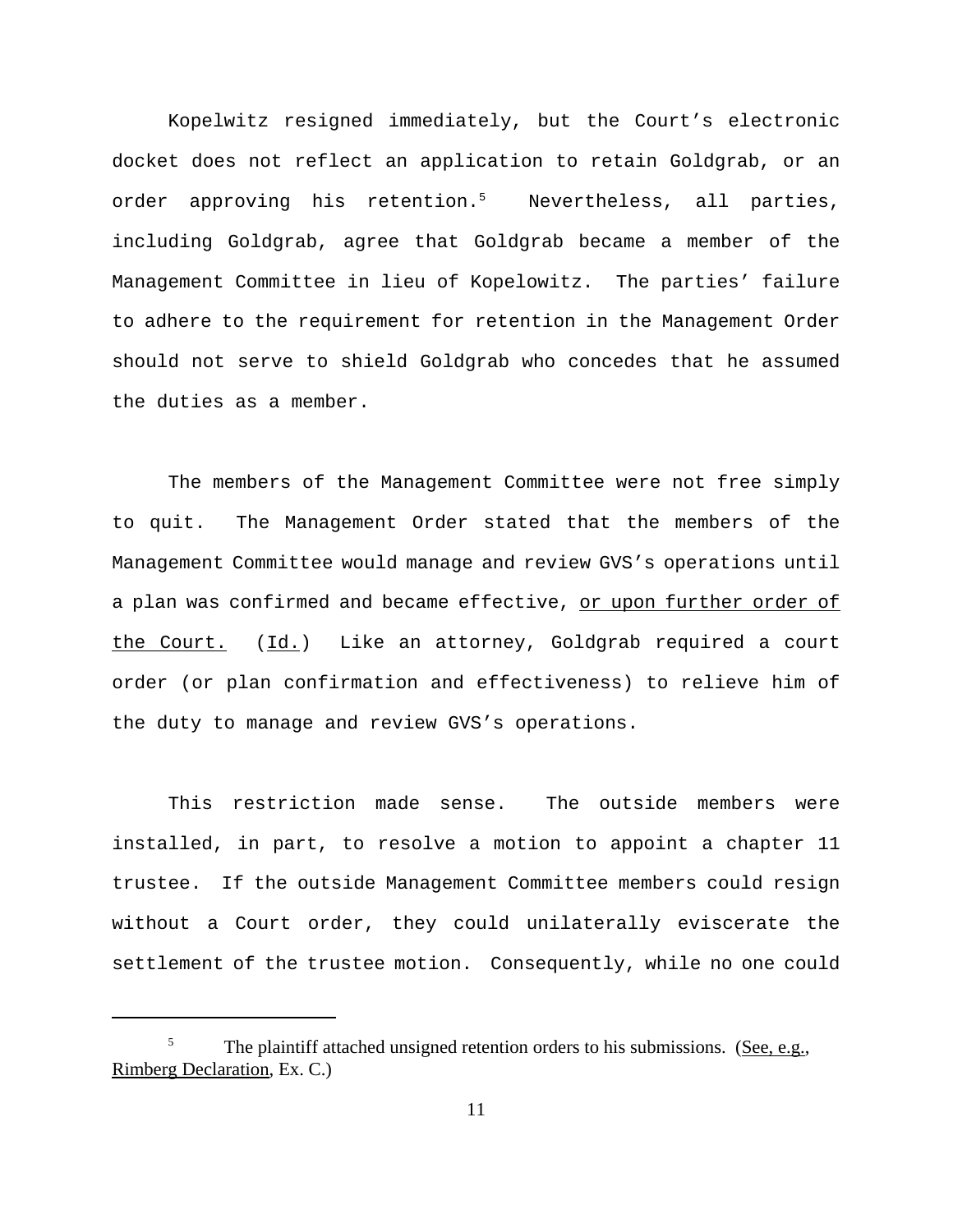force Goldgrab to serve after he decided not to, his abandonment of his de facto membership on Management Committee did not relieve him of the obligations he voluntarily assumed.

# **B. The Statute of Limitations Defense**

For statute of limitations purposes, a claim for conversion accrues under New York law at the moment of the conversion, and not when the plaintiff discovers it. Lennon v. Seaman, 63 F. Supp. 2d 428, 440 (S.D.N.Y. 1999); Seneca Ins. Co. v. Wilcock, No. 01 Civ. 7620 (WHP), 2002 WL 1067828, at \*6 (S.D.N.Y. May 28, 2002); see Sporn v. MCA Records, Inc., 448 N.E.2d 1324, 1327 (N.Y. 1983)(cause of action for conversion accrues for statute of limitations purposes when the conversion occurs). Under the April Order, GVS was required to pay Steinfeld his share of the profits each month. Assuming that Steinfeld enjoyed a property right in his share of the profits – an issue I do not decide – a new cause of action arose each time the defendants converted his property.<sup>6</sup> Accordingly, any conversions that occurred within three years of July 2, 2003, are timely.

<sup>&</sup>lt;sup>6</sup> Steinfeld's second cause of action charged that the defendants negligently and in breach of their fiduciary duties allowed GVS to convert and withhold the sums due Steinfeld. (See Complaint, at ¶¶ 73-83.) The defendants' papers did not distinguish between claims of actual conversion by the defendants and claims that they allowed others to convert Steinfeld's property. Accordingly, the Court will not draw the distinction either.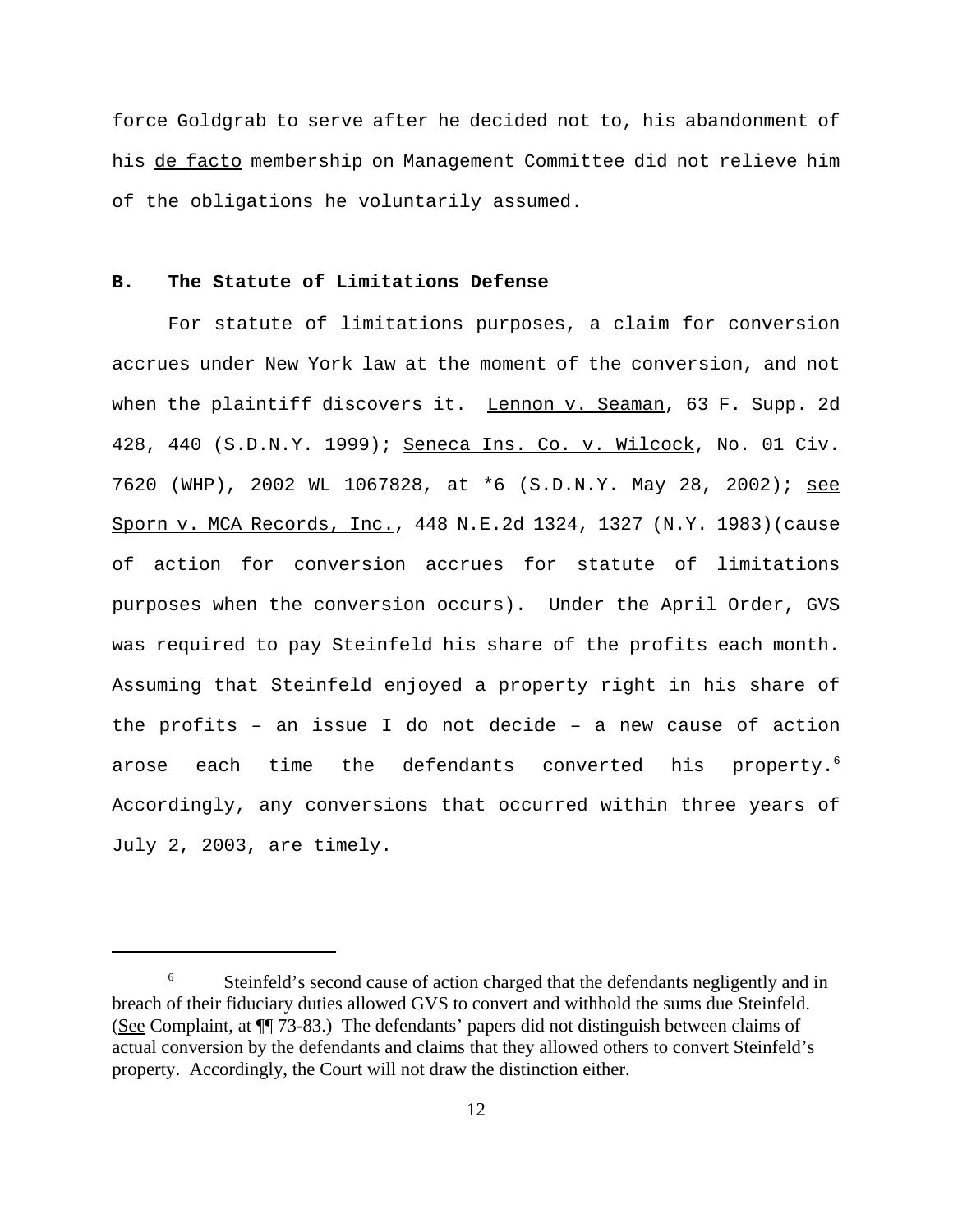The April Order did not, as the defendants argued, necessarily provide a complete defense to the conversion claims. The April Order was entered prior to July 2, 2000. It relieved GVS of the duty to treat Steinfeld's monthly distribution of profits as "cash collateral" within the meaning of 11 U.S.C. § 363, or to segregate the monthly profits as "cash collateral" in accordance with that section.7 The April Order expressly reserved the parties' other claims and defenses.

The segregation issue was related to but distinct from the disputed status of the monthly profits as Steinfeld's property or property of the estate. It is not clear that the April Order was intended to resolve this issue. Thus, while Steinfeld cannot complain of the failure to segregate the monthly profits after the April Order, he may still be able to argue that the joint venture profits were not estate property and belonged to him. The question may come down to whether he waived his conversion claims by consenting to the commingling of his property (assuming it was his property) with GVS's. The parties did not brief this issue, and the resolution must await another day.

<sup>&</sup>lt;sup>7</sup> The <u>Supplemental Declaration [or Robert Rimberg]</u> In Opposition To Motion To Dismiss, dated Aug. 9, 2005 , at ¶ 6) ("Supplemental Rimberg Declaration") (ECF Doc. # 22) erroneously stated that the April Order prohibited GVS from using Steinfeld's cash collateral, and imposed a duty on GVS to segregate it. This error is inexplicable in light of the unambiguous language in the April Order.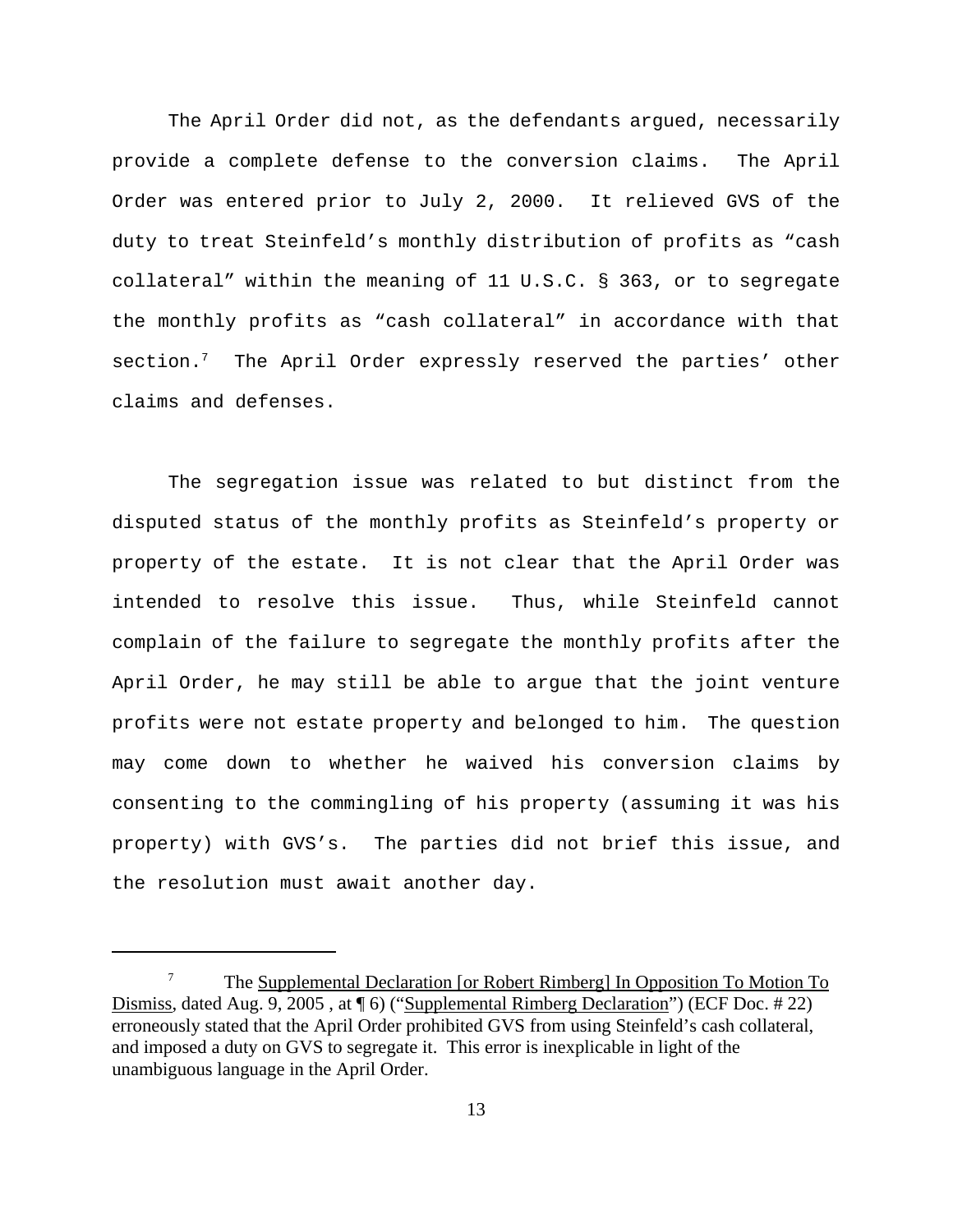## **C. The Exceptions to the Statute of Limitations Defense**

In his initial opposition to the motion to dismiss, Steinfeld argued that the statute of limitations did not start to run on his breach of fiduciary duty claims until the conversion of the chapter 11 case and the disbandment of the Management Committee. Steinfeld has since abandoned his breach of fiduciary duty claim, and his tolling also fails. In any event, each failure to distribute his monthly profits gave rise to a separate claim for purposes of the statute of limitations, and the claims that accrued prior to July 2, 2000 are time-barred. See Butler v. Gibbons, 569 N.Y.S.2d 722, 723 (N.Y. App. Div. 1991).8

Steinfeld belatedly raised additional tolling theories after the motion was twice briefed and twice heard.<sup>9</sup> First, he maintained that the defendants should be equitably estopped from relying on the statute of limitations because he did not realize that GVS would not pay the past due joint venture profits as an administrative claim until the case was converted. (Supplemental Rimberg Declaration, at  $\P\P$  11-14.) Until then, the Management

<sup>&</sup>lt;sup>8</sup> Butler applied a six year statute of limitations to claims similar to those alleged in this case. Except for the constructive trust claim discussed above, Steinfeld has not contested the applicability of the three year period of limitations.

<sup>&</sup>lt;sup>9</sup> The Court ultimately granted Steinfeld's request to brief his new theories, but denied him the right to submit additional affidavits. (Tr. at 28-29.) Steinfeld implied that additional affidavits were unnecessary because the documents in the public record supported his tolling arguments.  $(\underline{Id.}, \underline{at 35-36.})$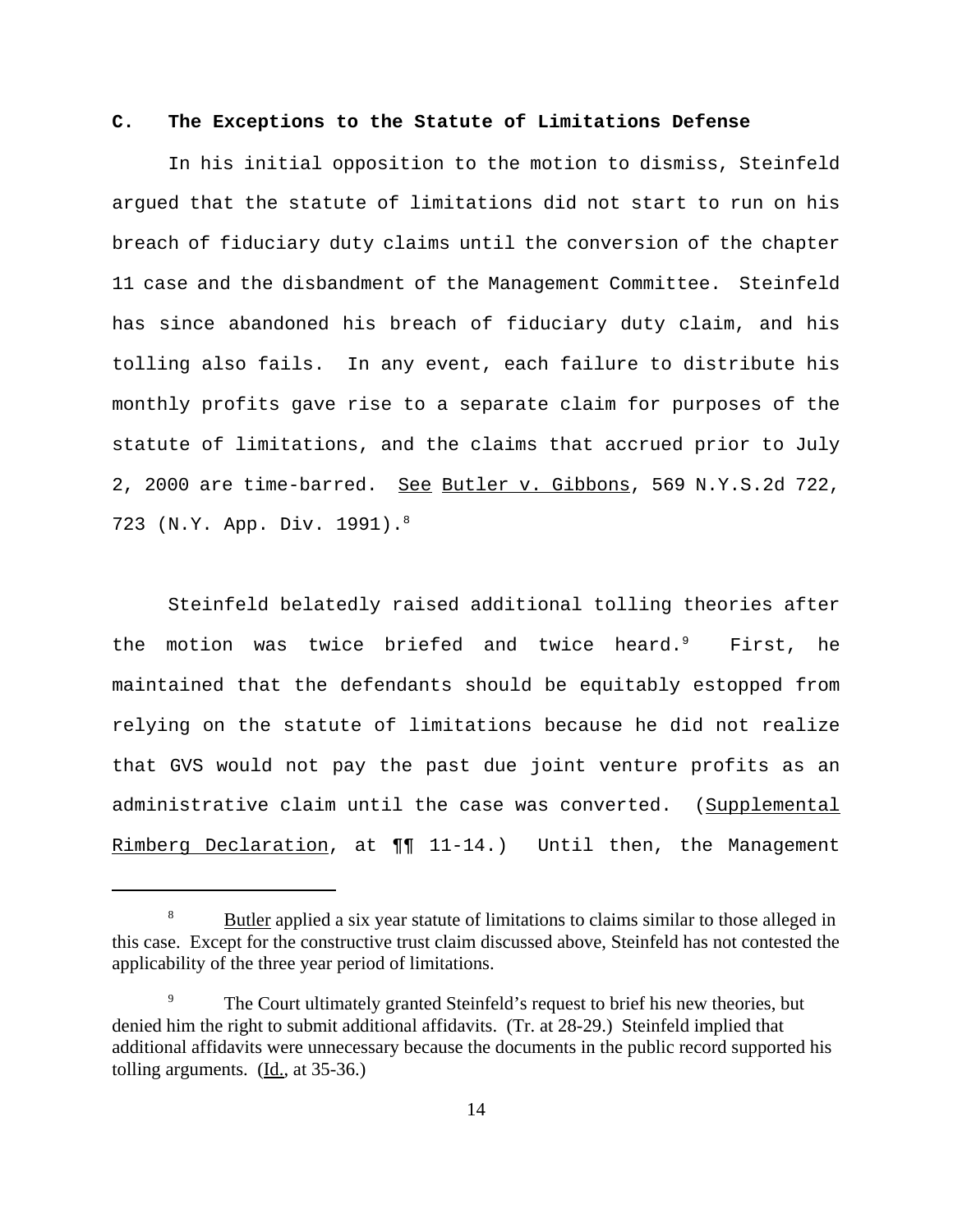Committee mislead Steinfeld through words and deeds into believing that he would be paid on an administrative basis on account of the converted property.  $(\underline{Id.}, \underline{at.} \P \P \ 27-32.)$ 

Under New York law, "[t]he party asserting estoppel must show that he (1) lacked knowledge of the true facts; (2) relied upon the conduct of the party estopped; and (3) suffered a prejudicial change in his position as a result of the estopped party's conduct." Holmes v. Lorch, 329 F. Supp. 2d 516, 524 (S.D.N.Y. 2004); see Simcuski v. Saeli, 377 N.E. 713, 716 (N.Y. 1978)("It is the rule that a defendant may be estopped to plead the Statute of Limitations where plaintiff was induced by fraud, misrepresentations or deception to refrain from filing a timely action.")

According to Steinfeld's attorney, Steinfeld understood that he was receiving only partial payments under the April Order. (Supplemental Rimberg Declaration, at ¶ 10.) He thought the balance would be paid as an administrative claim under a confirmed plan. It was only when the GVS case was converted to chapter 7 that he realized that the prior versions of the plan and disclosure payment, which promised payment of the balance, were illusory. (Id., at ¶¶ 10-14.)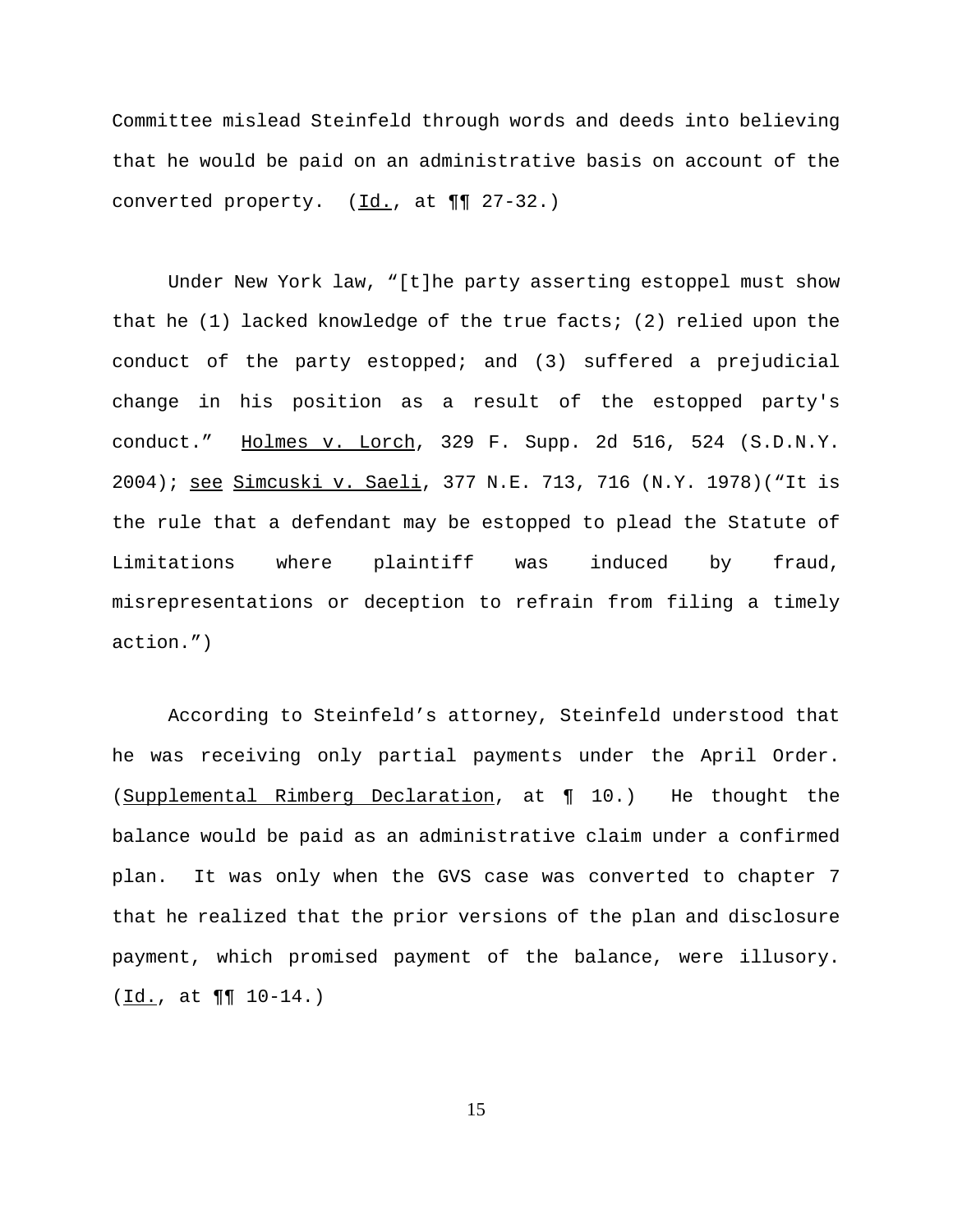Steinfeld interposed his equitable estoppel argument as an afterthought, without evidentiary support. The statement regarding Steinfeld's understanding was attorney hearsay, $10$  and the "public record" did not bolster the contention. Furthermore, he failed to offer any proof that the defendants prepared the plan or disclosure statement, or made any representations regarding payment of the balance of his claim to the profits. Finally, he failed to offer proof that he relied on anything they said or did, or changed his position.

Steinfeld also belatedly invoked the doctrine of equitable tolling. Equitable estoppel and equitable tolling are closely related. The former applies when the plaintiff knows he has a cause of action, but is induced by the defendant to delay bringing suit. The latter applies when the defendant fraudulently conceals the existence of the cause of action, and the plaintiff does not know he has one. See Department of Economic Dev. v. Arthur Andersen & Co. (U.S.A.), 747 F. Supp. 922, 943 (S.D.N.Y. 1990).

While a federal doctrine of equitable tolling exists, it is applied "sparingly." See Family Golf Centers, Inc. v. Acushnet Co. (In re Randall's Island Family Golf Centers, Inc.), 288 B.R. 701,

<sup>&</sup>lt;sup>10</sup> The declaration submitted by Steinfeld's attorney introduced new facts (which were not within his personal knowledge) and violated the Court's admonition regarding additional affidavits. The statements in the declaration may nonetheless qualify as admissions.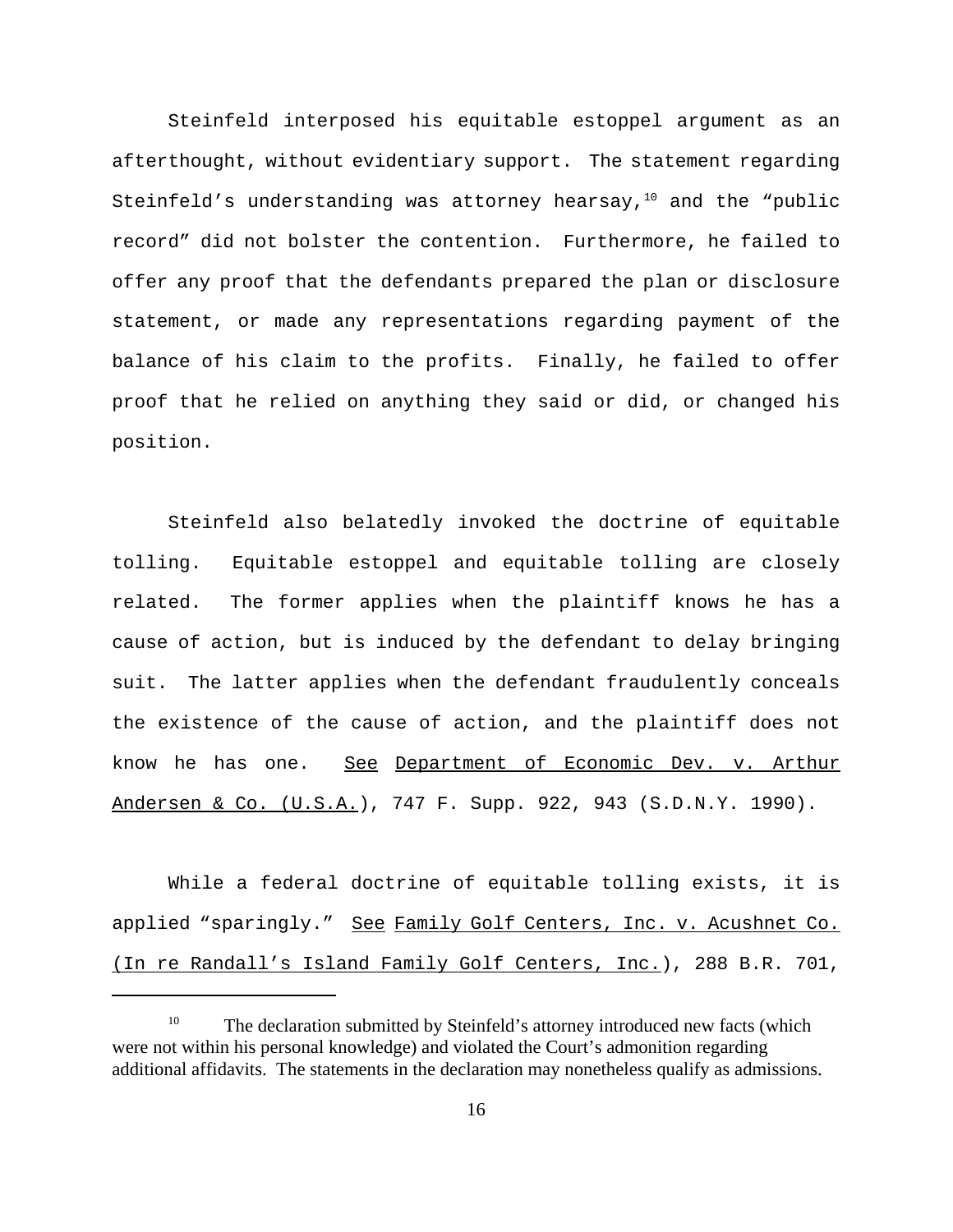704 (Bankr. S.D.N.Y. 2003). It is debatable whether a similar doctrine exists under New York law. See Von Hoffmann v. Prudential Ins. Co., 202 F. Supp. 2d 252, 264 (S.D.N.Y. 2002); (equitable tolling is a federally created doctrine, and does not apply to state law cause of action); Nigerian National Petroleum Corporation v. Citibank, N.A., No. 98 Civ. 4960 (MBM), 1999 WL 558141, at \*4. n.4 (S.D.N.Y. July 30, 1999)(same); Department of Economic Dev. v. Arthur Andersen & Co. (U.S.A.), 747 F. Supp. at 943 (same). At most, equitable tolling under New York law is limited to situations where the defendant fraudulently concealed the cause of action from the plaintiff. See Kotlyarsky v. New York Post, 757 N.Y.S.2d 703, 707 (N.Y. Sup. Ct. 2003). Here, Steinfeld understood that he was not receiving all of his money; he just thought that the balance would eventually be paid as an administrative claim under a plan.

Finally, Steinfeld relied on the doctrine of part payment to toll the statute of limitations. The doctrine is a limited one. The creditor must show that the debtor paid "a portion of an admitted debt, made and accepted as such, accompanied by circumstances amount [sic] to an absolute and unqualified acknowledgment by the debtor of more being due, from which a promise may be inferred to pay the remainder." Lew Morris Demolition Co. v. Board of Ed., 40 N.Y.2d 516, 521 (N.Y. 1976); accord Flynn v. Flynn, 572 N.Y.S.2d 307, 308-09 (N.Y. App. Div.